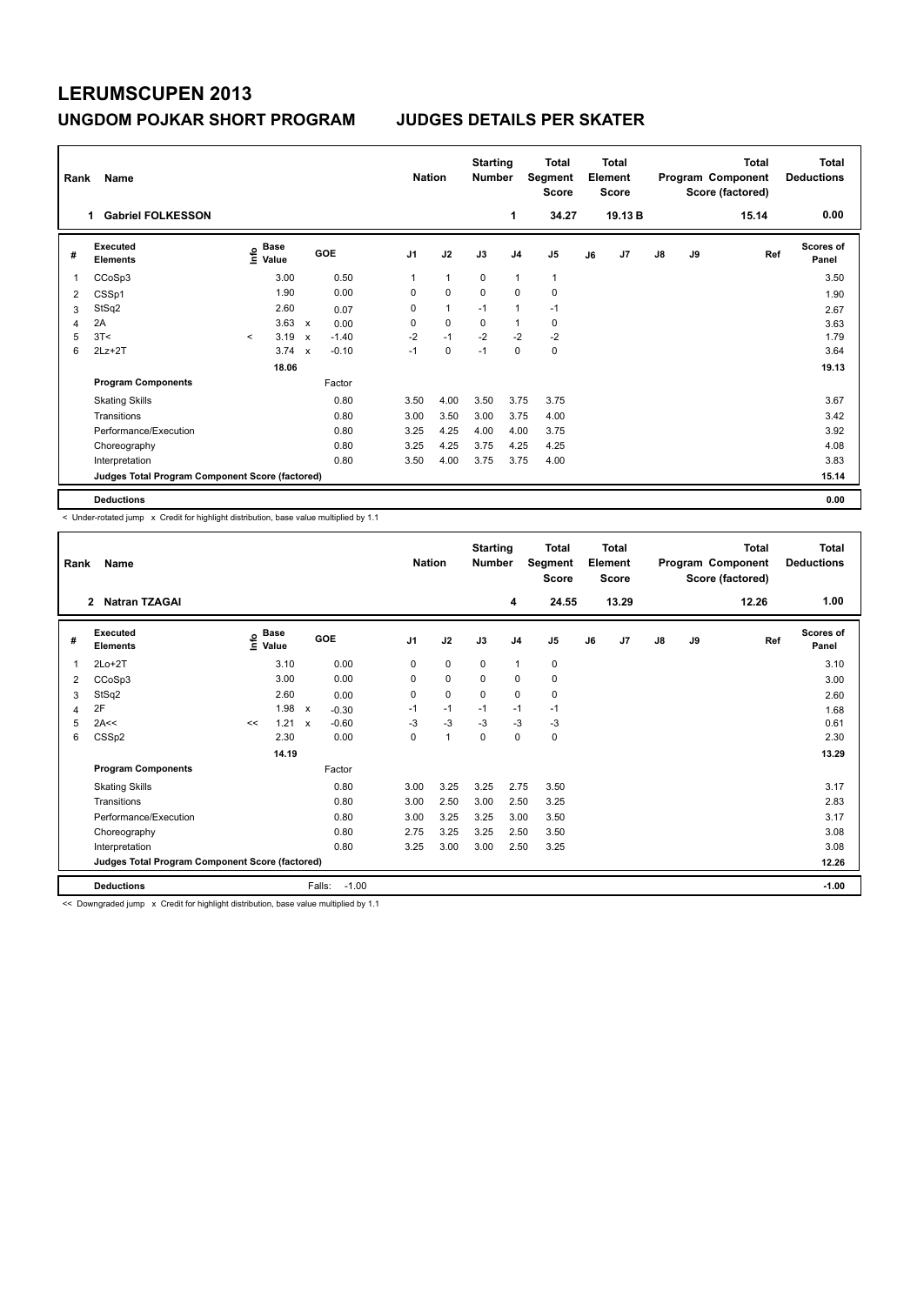## **LERUMSCUPEN 2013 UNGDOM POJKAR SHORT PROGRAM JUDGES DETAILS PER SKATER**

| Name<br>Rank |                                                 |    |                                             |                   |                | <b>Nation</b> |          | <b>Starting</b><br><b>Number</b> | <b>Total</b><br>Segment<br><b>Score</b> | <b>Total</b><br>Element<br><b>Score</b> |       | Program Component |           | <b>Total</b><br>Score (factored) | <b>Total</b><br><b>Deductions</b> |
|--------------|-------------------------------------------------|----|---------------------------------------------|-------------------|----------------|---------------|----------|----------------------------------|-----------------------------------------|-----------------------------------------|-------|-------------------|-----------|----------------------------------|-----------------------------------|
|              | <b>Nathanael REMSTEDT</b><br>3                  |    |                                             |                   |                |               |          | $\mathbf{2}$                     | 24.38                                   |                                         | 12.90 |                   |           | 12.48                            | 1.00                              |
| #            | Executed<br><b>Elements</b>                     |    | <b>Base</b><br>e <sup>Base</sup><br>⊆ Value | GOE               | J <sub>1</sub> | J2            | J3       | J <sub>4</sub>                   | J <sub>5</sub>                          | J6                                      | J7    | $\mathsf{J}8$     | <b>J9</b> | Ref                              | <b>Scores of</b><br>Panel         |
| 1            | $2F+2T$                                         |    | 3.10                                        | $-0.10$           | 0              | $-1$          | $\Omega$ | $\overline{1}$                   | $-1$                                    |                                         |       |                   |           |                                  | 3.00                              |
| 2            | 2Lo                                             |    | 1.80                                        | $-0.20$           | $-1$           | $-1$          | $-1$     | $\mathbf 0$                      | $\mathbf 0$                             |                                         |       |                   |           |                                  | 1.60                              |
| 3            | CCoSp3                                          |    | 3.00                                        | $-0.10$           | $-1$           | 0             | 0        | $-1$                             | 0                                       |                                         |       |                   |           |                                  | 2.90                              |
| 4            | 2A<<                                            | << | 1.10                                        | $-0.60$           | $-3$           | $-3$          | $-3$     | $-3$                             | $-3$                                    |                                         |       |                   |           |                                  | 0.50                              |
| 5            | StSq2                                           |    | 2.60                                        | 0.00              | 0              | $\mathbf 0$   | $\Omega$ | $\mathbf 0$                      | $\pmb{0}$                               |                                         |       |                   |           |                                  | 2.60                              |
| 6            | CSSp2                                           |    | 2.30                                        | 0.00              | 0              | 0             | 0        | 1                                | $\pmb{0}$                               |                                         |       |                   |           |                                  | 2.30                              |
|              |                                                 |    | 13.90                                       |                   |                |               |          |                                  |                                         |                                         |       |                   |           |                                  | 12.90                             |
|              | <b>Program Components</b>                       |    |                                             | Factor            |                |               |          |                                  |                                         |                                         |       |                   |           |                                  |                                   |
|              | <b>Skating Skills</b>                           |    |                                             | 0.80              | 2.75           | 3.25          | 3.25     | 3.50                             | 4.00                                    |                                         |       |                   |           |                                  | 3.33                              |
|              | Transitions                                     |    |                                             | 0.80              | 2.75           | 2.50          | 3.00     | 3.25                             | 3.50                                    |                                         |       |                   |           |                                  | 3.00                              |
|              | Performance/Execution                           |    |                                             | 0.80              | 2.50           | 3.25          | 3.00     | 3.25                             | 3.75                                    |                                         |       |                   |           |                                  | 3.17                              |
|              | Choreography                                    |    |                                             | 0.80              | 3.00           | 3.25          | 3.00     | 3.25                             | 4.00                                    |                                         |       |                   |           |                                  | 3.17                              |
|              | Interpretation                                  |    |                                             | 0.80              | 2.75           | 3.00          | 2.75     | 3.00                             | 3.75                                    |                                         |       |                   |           |                                  | 2.92                              |
|              | Judges Total Program Component Score (factored) |    |                                             |                   |                |               |          |                                  |                                         |                                         |       |                   |           |                                  | 12.48                             |
|              | <b>Deductions</b>                               |    |                                             | $-1.00$<br>Falls: |                |               |          |                                  |                                         |                                         |       |                   |           |                                  | $-1.00$                           |

<< Downgraded jump

| Rank           | Name                                            |                       |                      | <b>Nation</b>  |                          | <b>Starting</b><br><b>Number</b> |                          | <b>Total</b><br>Segment<br><b>Score</b> |    | Total<br>Element<br><b>Score</b> |    |    | <b>Total</b><br>Program Component<br>Score (factored) | <b>Total</b><br><b>Deductions</b> |
|----------------|-------------------------------------------------|-----------------------|----------------------|----------------|--------------------------|----------------------------------|--------------------------|-----------------------------------------|----|----------------------------------|----|----|-------------------------------------------------------|-----------------------------------|
|                | Johan FREDRIKSSON<br>4                          |                       |                      |                |                          |                                  | 3                        | 22.76                                   |    | 10.16                            |    |    | 12.60                                                 | 0.00                              |
| #              | <b>Executed</b><br><b>Elements</b>              | $\sum_{i=1}^{n}$ Base | GOE                  | J <sub>1</sub> | J2                       | J3                               | J <sub>4</sub>           | J <sub>5</sub>                          | J6 | J7                               | J8 | J9 | Ref                                                   | <b>Scores of</b><br>Panel         |
| 1              | $2T+2T$                                         | 2.60                  | $-0.07$              | $-1$           | $\mathbf 0$              | 0                                | 0                        | $-1$                                    |    |                                  |    |    |                                                       | 2.53                              |
| $\overline{2}$ | CCSpB                                           | 1.70                  | $-0.10$              | 0              | $-1$                     | $-2$                             | 0                        | 0                                       |    |                                  |    |    |                                                       | 1.60                              |
| 3              | Α                                               | 0.00                  | 0.00                 | $\sim$         | $\overline{\phantom{a}}$ | $\overline{\phantom{a}}$         | $\overline{\phantom{a}}$ | $\sim$                                  |    |                                  |    |    |                                                       | 0.00                              |
| 4              | CCoSp3                                          | 3.00                  | $-0.20$              | $-1$           | $\mathbf 0$              | $-1$                             | $-1$                     | 0                                       |    |                                  |    |    |                                                       | 2.80                              |
| 5              | 2S                                              | 1.43                  | 0.00<br>$\mathsf{x}$ | $\Omega$       | 0                        | 0                                | $-1$                     | 0                                       |    |                                  |    |    |                                                       | 1.43                              |
| 6              | StSq1                                           | 1.80                  | 0.00                 | 0              | $\pmb{0}$                | 0                                | $\mathbf{1}$             | $-1$                                    |    |                                  |    |    |                                                       | 1.80                              |
|                |                                                 | 10.53                 |                      |                |                          |                                  |                          |                                         |    |                                  |    |    |                                                       | 10.16                             |
|                | <b>Program Components</b>                       |                       | Factor               |                |                          |                                  |                          |                                         |    |                                  |    |    |                                                       |                                   |
|                | <b>Skating Skills</b>                           |                       | 0.80                 | 3.00           | 3.50                     | 2.50                             | 3.50                     | 3.25                                    |    |                                  |    |    |                                                       | 3.25                              |
|                | Transitions                                     |                       | 0.80                 | 3.00           | 2.25                     | 2.75                             | 3.25                     | 3.25                                    |    |                                  |    |    |                                                       | 3.00                              |
|                | Performance/Execution                           |                       | 0.80                 | 3.00           | 3.00                     | 2.75                             | 3.25                     | 3.50                                    |    |                                  |    |    |                                                       | 3.08                              |
|                | Choreography                                    |                       | 0.80                 | 3.50           | 3.00                     | 3.25                             | 3.00                     | 3.50                                    |    |                                  |    |    |                                                       | 3.25                              |
|                | Interpretation                                  |                       | 0.80                 | 3.25           | 3.00                     | 2.50                             | 3.25                     | 3.25                                    |    |                                  |    |    |                                                       | 3.17                              |
|                | Judges Total Program Component Score (factored) |                       |                      |                |                          |                                  |                          |                                         |    |                                  |    |    |                                                       | 12.60                             |
|                | <b>Deductions</b>                               |                       |                      |                |                          |                                  |                          |                                         |    |                                  |    |    |                                                       | 0.00                              |

x Credit for highlight distribution, base value multiplied by 1.1